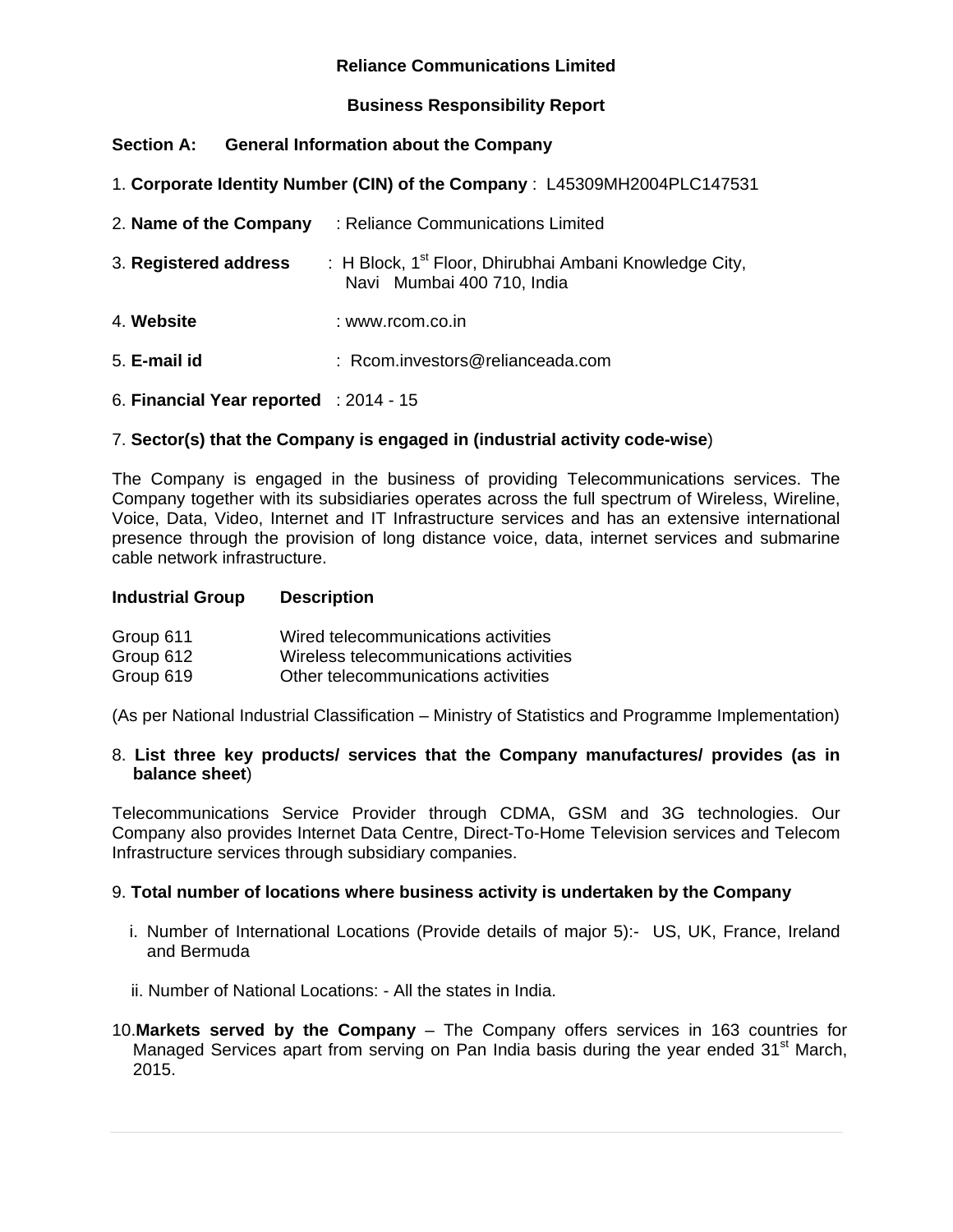**Section B: Financial Details of the Company** 

1. **Paid up Capital (INR**) : Rs. 1244.49 crore

2. **Total Turnover (INR)** : Rs. 11,136 crore

3. **Total profit/ (Loss) after taxes (INR)** : (Rs. 154 crore)

4. **Total Spending on Corporate Social Responsibility as percentage of profit after tax** :The Company and subsidiary companies continue to do CSR activities.

## 5. **List of activities in which expenditure in 4 above has been incurred**:-

Following is the list of major activities under which expenditure has been incurred:

- (a) Extending Employability skills to Youth aspiring growth.
- (b) Livelihood promotion by creating employment opportunities for women and Differentlyable youth with a focus to mainstream them.
- (c) Environmental Conservation
- (d) Healthcare initiatives
- (e) Initiatives for development of community.
- (f) Education: Bridging the Literacy divide
- (g) Volunteering for Social Change

## **Section C: Other Details**

#### 1. **Does the Company have any Subsidiary Company/ Companies**?

The Company has 82 subsidiary companies as on 31<sup>st</sup> March, 2015.

## 2. **Do the Subsidiary Company/ Companies participate in the BR Initiatives of the parent company? If yes, then indicate the number of such subsidiary company(s)**

Yes, CSR activities are done at group level in which subsidiaries are part of it.

3. **Do any other entity/entities (e.g. suppliers, distributors etc.) that the Company does business with; participate in the BR initiatives of the Company? If yes, then indicate the percentage of such entity/entities? [Less than 30%, 30-60%, More than 60%]** 

No, the entities e.g. suppliers, distributors etc. of the Company are not participating in the BR initiatives of the Company.

#### **Section D: BR Information**

- 1. **Details of Director/ Directors responsible for BR**
- a) **Details of the Director/ Director responsible for implementation of the BR policy/policies**

| DIN      | <b>Name</b>           | <b>Designation</b>   |
|----------|-----------------------|----------------------|
| 00004593 | Prof. J. Ramachandran | Independent Director |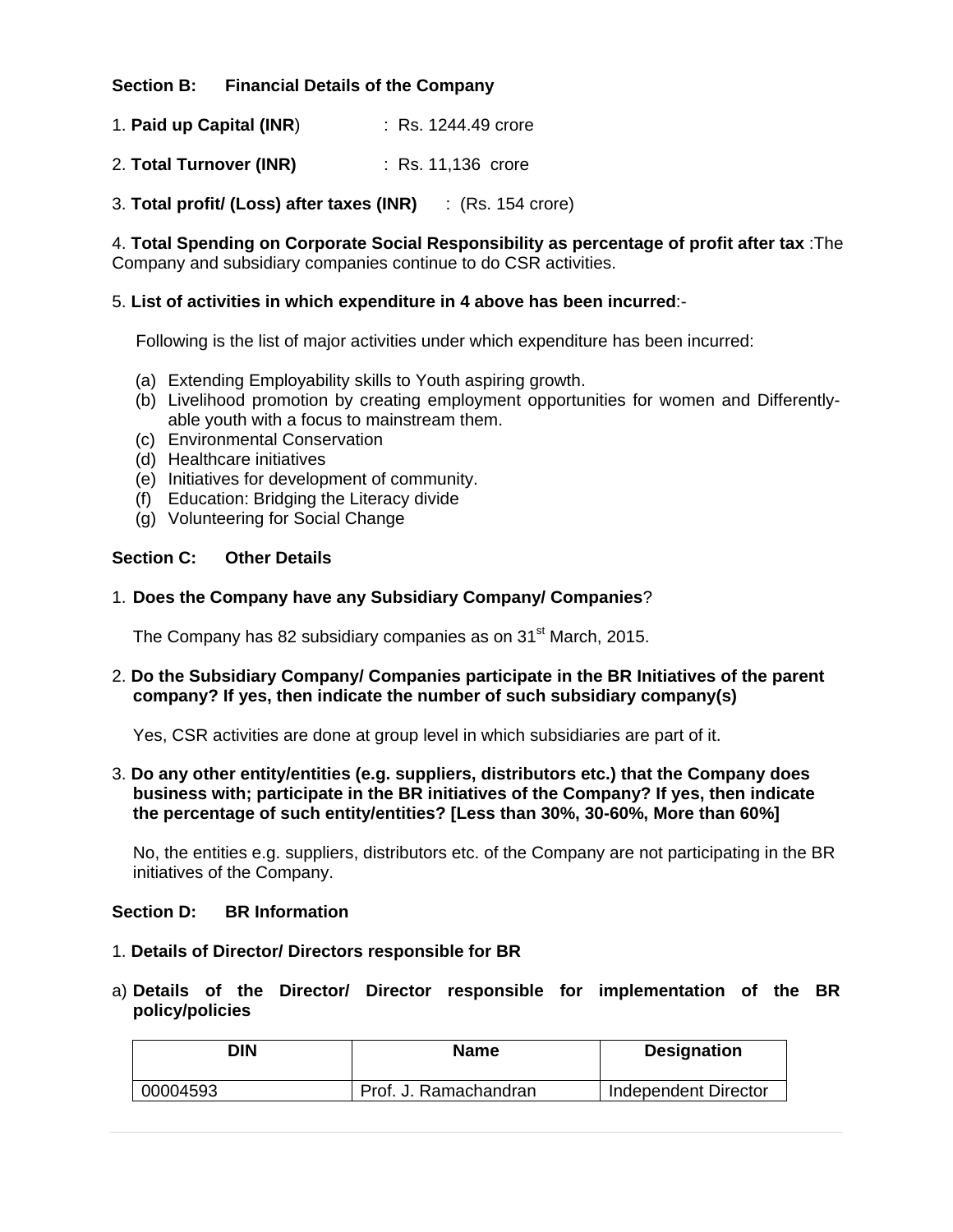# b) **Details of the BR head**

| <b>S. No.</b> | <b>Particulars</b>         | <b>Details</b>                                 |
|---------------|----------------------------|------------------------------------------------|
| 1.            | DIN Number (If applicable) | N. A.                                          |
| 2.            | Name                       | Mr. Prakash Shenoy                             |
| 3.            | Designation                | Company Secretary, Manager and Chief Executive |
|               |                            | officer                                        |
| 4.            | <b>Telephone Number</b>    | (022) 303 86286                                |
| 5.            | e-mail id                  | Rcom.investors@relianceada.com                 |

## 2. **Principle-wise (as per NVGs) BR Policy/policies (Reply in Y/N)**

| Principle 1 | Ethics,<br>Businesses should conduct and govern themselves<br>with        |
|-------------|---------------------------------------------------------------------------|
|             | <b>Transparency and Accountability</b>                                    |
| Principle 2 | Businesses should provide goods and services that are safe and contribute |
|             | to sustainability throughout their life cycle                             |
| Principle 3 | Businesses should promote the well being of all employees                 |
| Principle 4 | Businesses should respect the interests of and be responsive towards all  |
|             | stakeholders, especially those who are disadvantaged, vulnerable and      |
|             | marginalized                                                              |
| Principle 5 | Businesses should respect and promote human rights                        |
| Principle 6 | Businesses should respect, protect and make efforts to restore<br>the     |
|             | environment                                                               |
| Principle 7 | Businesses, when engaged in influencing public and regulatory policy,     |
|             | should do so in a responsible manner                                      |
| Principle 8 | Businesses should support inclusive growth and equitable development      |
| Principle 9 | Businesses should engage with and provide value to their customers and    |
|             | consumers in a responsible manner                                         |

| SI. | <b>Questions</b>                                                                                                                                              |   | Р           | Р | Р                                                               | Р | P | P       | Ρ | P   |
|-----|---------------------------------------------------------------------------------------------------------------------------------------------------------------|---|-------------|---|-----------------------------------------------------------------|---|---|---------|---|-----|
| No. |                                                                                                                                                               | 1 | $\mathbf 2$ | 3 | 4                                                               | 5 | 6 | 7       | 8 | 9   |
| 1.  | Do you have a policy/ policies for                                                                                                                            | Y | Υ           | Y | Υ                                                               | Υ | Y | Y       | Υ | Υ   |
| 2.  | Has the policy being formulated<br><i>in</i><br>with<br>consultation<br>the<br>relevant<br>stakeholders?                                                      |   | Υ           | Ý | Υ                                                               | Ý | Y | Ý       |   | ٧   |
| 3.  | Does the policy conform to any national<br>/international standards? If yes, specify?                                                                         | Y | Y           | Y | Y                                                               | Y | Y | Y       | Y | Υ   |
| 4.  | Has the policy being approved by the<br>Board? Is yes, has it been signed by MD/<br>owner/ CEO/ appropriate Board Director?                                   |   | Y           | Y | Y                                                               | Y | Y | Y       | Υ | Υ   |
| 5.  | Does the company have a specified<br>committee of the Board/ Director/Official<br>to oversee the implementation of the<br>policy?                             |   | Yes.        |   | President - HR<br>implementation of the policies.               |   |   | oversee |   | the |
| 6.  | Indicate the link for the policy to be<br>viewed online?                                                                                                      |   |             |   | Code of conduct is available on our<br>website - www.rcom.co.in |   |   |         |   |     |
| 7.  | policy been<br>formally<br>Has<br>the<br>communicated to all relevant internal and<br>external stakeholders?                                                  |   | to concern. |   | Yes, Policies have been communicated                            |   |   |         |   |     |
| 8.  | policies are<br>Yes, all<br>company have<br>in-house<br>implemented.<br>the<br>Does<br>structure to implement the policy/policies?<br>through President - HR. |   |             |   |                                                                 |   |   |         |   |     |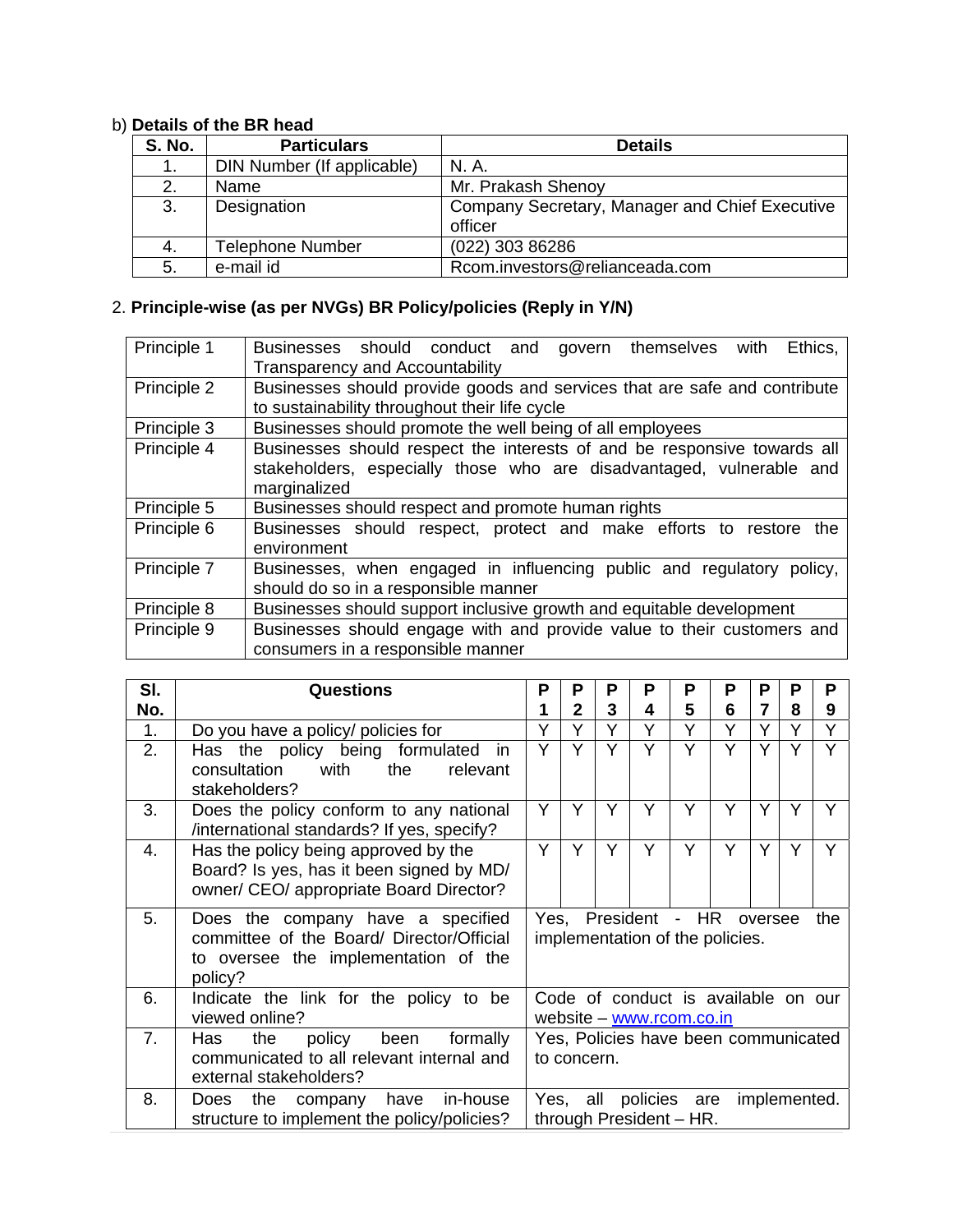| 9.  | Does the Company have a grievance<br>redressal mechanism related to the<br>policy/policies to address stakeholders'<br>grievances related to the policy/policies? | We have a mechanism to redress the<br>grievance of the stakeholder related to<br>policy. They can approach the<br>Chairman of the Audit Committee. |  |  |  |
|-----|-------------------------------------------------------------------------------------------------------------------------------------------------------------------|----------------------------------------------------------------------------------------------------------------------------------------------------|--|--|--|
| 10. | Has the company carried out independent<br>audit/evaluation of the working of this<br>policy by an internal or external agency?                                   | Management Audit<br>Our<br>Team<br>independently evaluates the working of<br>these policies.                                                       |  |  |  |

## 2 a. **If answer to S.No. 1 against any principle, is 'No', please explain why: (Tick up to 2 options)**

| SI. | Questions                                                                                                                                  | P              | P | P | P | Р | P |                |   | P |
|-----|--------------------------------------------------------------------------------------------------------------------------------------------|----------------|---|---|---|---|---|----------------|---|---|
| No. |                                                                                                                                            |                | 2 | 3 | 4 | 5 | 6 | $\overline{7}$ | 8 | 9 |
| 1.  | The company has not understood the<br><b>Principles</b>                                                                                    |                |   |   |   |   |   |                |   |   |
| 2.  | The company is not at a stage where it<br>finds itself in a position to formulate and<br>implement the policies on specified<br>principles | Not applicable |   |   |   |   |   |                |   |   |
| 3.  | The company does not have financial or<br>manpower resources available for the task                                                        |                |   |   |   |   |   |                |   |   |
| 4.  | It is planned to be done within next 6<br>months                                                                                           |                |   |   |   |   |   |                |   |   |
| 5.  | It is planned to be done within the next 1<br>vear                                                                                         |                |   |   |   |   |   |                |   |   |
| 6.  | Any other reason (please specify)                                                                                                          |                |   |   |   |   |   |                |   |   |

## 3. **Governance related to BR**

 **Indicate the frequency with which the Board of Directors, Committee of the Board or CEO to assess the BR performance of the Company. Within 3 months, 3-6 months, Annually, More than 1 year.** 

The Chief Executive Officer of the Company reviews the BR performance of the Company on annual basis.

**Does the Company publish a BR or a Sustainability Report? What is the hyperlink for viewing this report? How frequently it is published?** 

Yes, and will host BRR on website every year once Annual Report is published.

#### **Section E: Principle-wise performance**

## **Principle 1 Businesses should conduct and govern themselves with Ethics, Transparency and Accountability.**

1. **Does the policy relating to ethics, bribery and corruption cover only the company? Yes/ No. Does it extend to the Group/ Joint Ventures/ Suppliers/Contractors/NGOs /Others?** 

The Company considers Corporate Governance as an integral part of good management. The Company's policy relating to ethics, bribery and corruption is covered under Reliance Group Companies Code of Ethics and Business Policies, which are applicable to all personnel of the Company as well as to the (i) Consultants, (ii) Representatives, (iii) Suppliers, (iv) Contractors and (v) Agents dealing with the Company.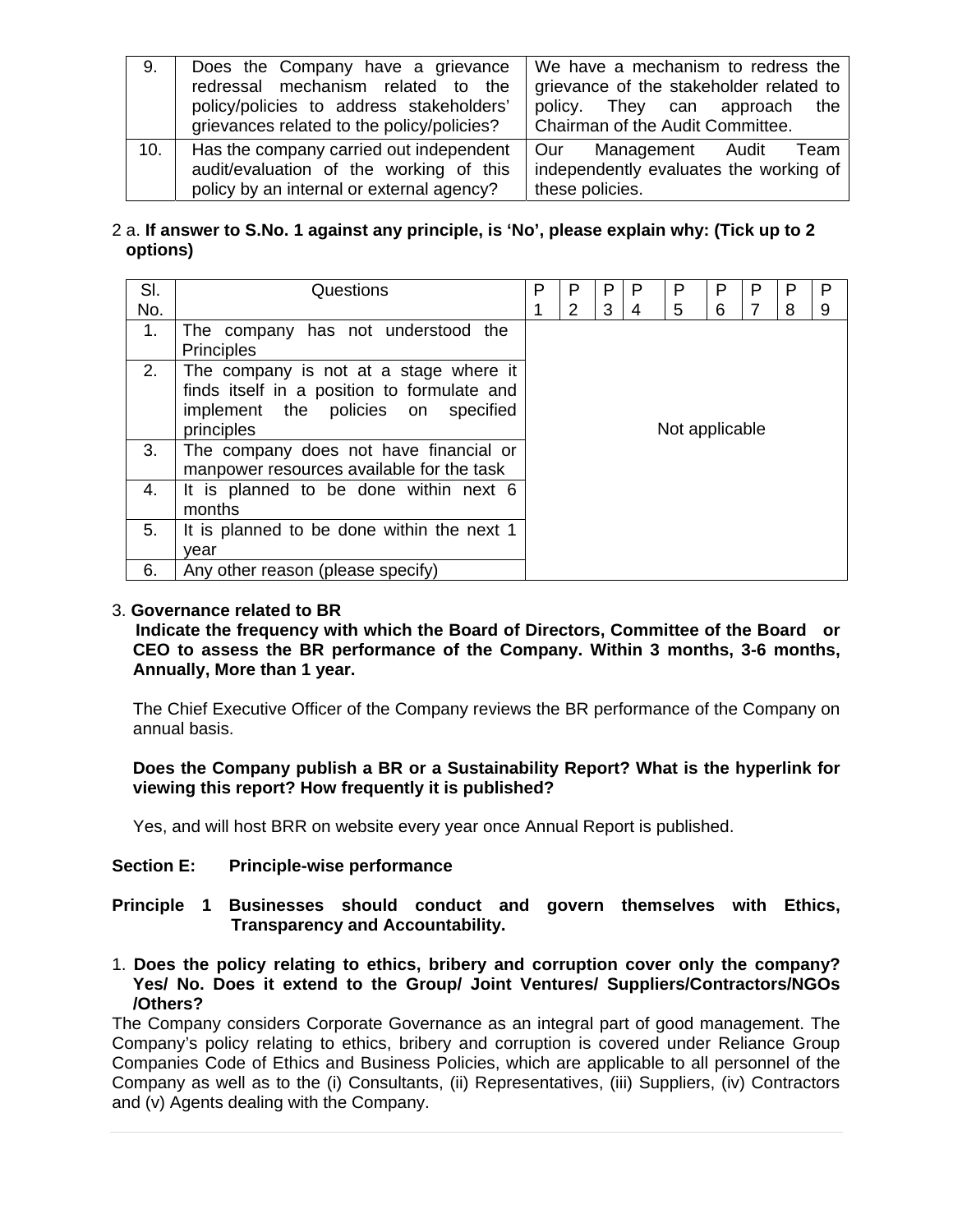2. **How many stakeholder complaints have been received in the past financial year and what percentage was satisfactorily resolved by the management?** *If so, provide details thereof, in about 50 words or so.* 

| <b>Stakeholder Complaints</b>  |                               |                                     |                             |  |  |  |  |
|--------------------------------|-------------------------------|-------------------------------------|-----------------------------|--|--|--|--|
| <b>Complaints</b>              | No. of complaints<br>received | No.<br>оf<br>complaints<br>resolved | % of complaints<br>resolved |  |  |  |  |
| <b>Shareholders Complaints</b> | 36                            | 36                                  | 100%                        |  |  |  |  |
| <b>Customers Complaints</b>    | 4425919                       | 4381660                             | 99%                         |  |  |  |  |

## **Principle 2 Businesses should provide goods and services that are safe and contribute to sustainability throughout their life cycle.**

## 1. **List up to 3 of your products or services whose design has incorporated social or environmental concerns, risks and/or opportunities**.

Our Company provides Telecommunications Service through CDMA, GSM and 3G technologies. Our Company also provides Internet Data Centre, Direct-To-Home services and Telecom Infrastructure through subsidiary companies.

The electronic components used in Set-Top-Box (STB) are compliant of Restriction of Hazardous Substances (RoHS). This eliminates harmful impact to the environment.

Another major challenge is to optimize the electricity use at the Data center. Normally, Data center operation itself involves enormous amount of electricity consumption measured by power usage effectiveness (PUE). The huge electricity consumption has a negative impact on the environment and corporate operating costs. We have been identifying and implementing the technologies, mechanisms at all the data centers to improve the PUE.

Electromagnetic radiation from BTS antenna and noise pollution from usage of Diesel Generator may be considered as an environment concerns. Radiation and noise pollution are within the permissible limit, but still we are closely monitoring the same and take preventive steps to reduce radiation and noise pollution.

## 2. **For each such product, provide the following details in respect of resource use (energy, water, raw material etc.) per unit of product (optional):**

The Company's services do not have any broad based impact on energy. Our Internet Data Center (IDC), normally, has a connected load of 5 MW which is being taken from the local grids. We have implemented the Energy Management System (ISO 50001\_EnMS) at our largest data center in Mumbai and in process of implementing this across all data centers in India. IDC is also planning to implement, Environmental Management System (ISO 14001) and Occupational Health and Safety system (OHSAS 18001).

Spectrum is used for Electromagnetic radiation and Diesel is used in Diesel Generator as a resource. Electromagnetic radiation is measured in unit of RF power transmitted in watt per meter square and Noise pollution emitted from Diesel Generator is measured in terms of dB level.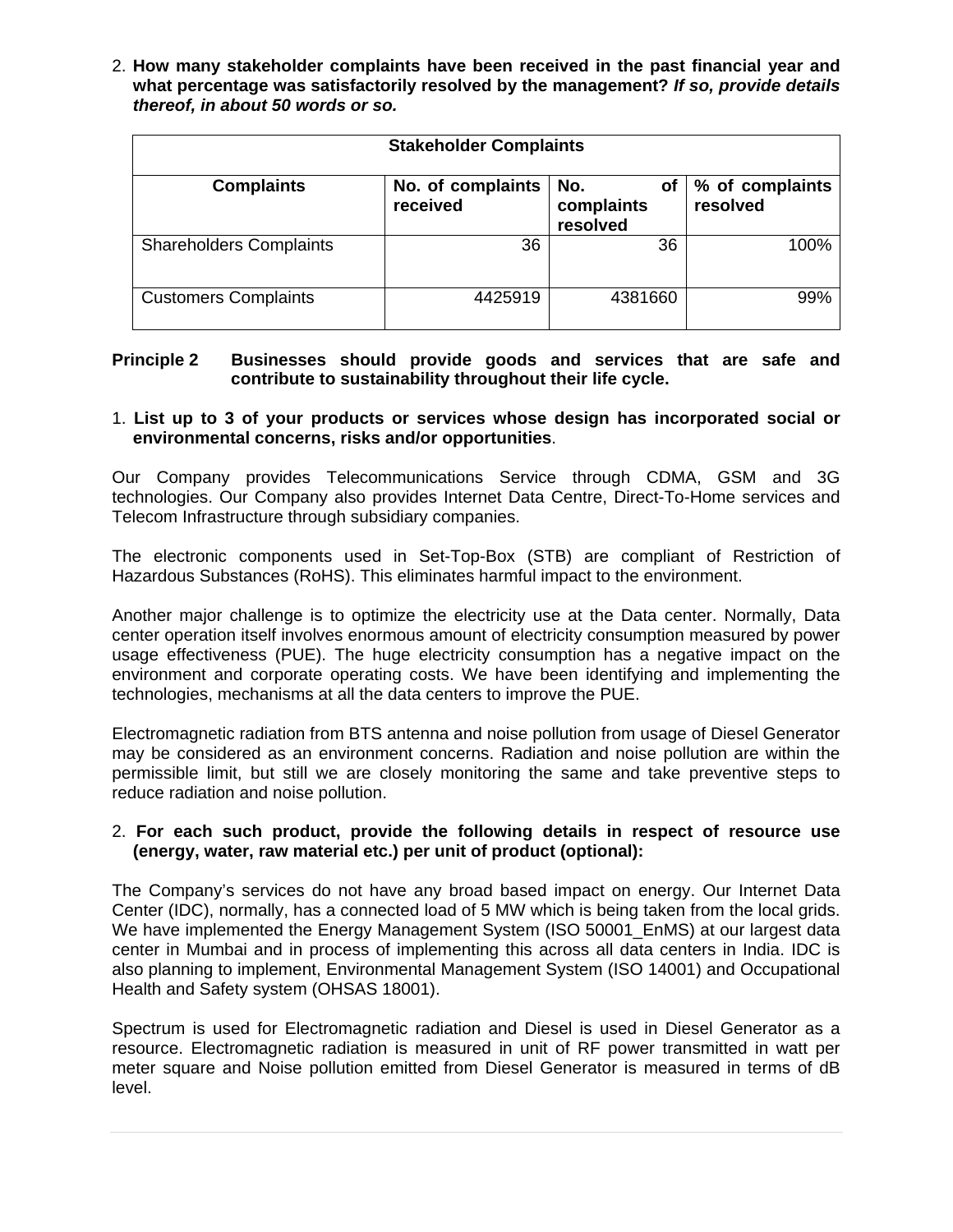**3. Does the company have procedures in place for sustainable sourcing (including transportation)? i. If yes, what percentage of your inputs was sourced sustainably?**  *Also, provide details thereof, in about 50 words or so.* 

Yes, our policy aims to have long term relationship with various vendors. We have detailed procedures for finalisation of prospective vendors, which includes techno commercial analysis, vendor's financial strength, market share, past track record etc. All vendors providing goods/ services have to comply with the local laws. While selecting a product, efforts are put on environment friendliness, low power consumption, EMF radiation monitoring / testing etc.

4. **Has the company taken any steps to procure goods and services from local & small producers, including communities surrounding their place of work? If yes, what steps have been taken to improve their capacity and capability of local and small vendors?** 

We support and encourage local vendors for ensuing positive impact of sourcing resources. The local vendors were used for small civil related jobs, fiber related services, sign boards, local supply of materials, material handling, housekeeping, etc. We have appointed local service providers whose job is to give after sales service to the customers. These service providers are given regular training so as to optimise their capacity and capabilities.

## 5. **Does the company have a mechanism to recycle products and waste? If yes what is the percentage of recycling of products and waste (separately as <5%, 5-10%, >10%). Also, provide details thereof, in about 50 words or so.**

Yes, Company has well established process for disposal of Products Waste, e.g. Telecom End of Life Batteries though Battery OEMs and Electronics waste are being disposed off through scrap vendors after proper disposal certificates are being taken from the vendors.

We also re-use the STBs by refurbishing them. At present, around 20% of new Installations are from the refurbished lot.

## **Principle 3 Businesses should promote the well being of all employees.**

#### 1. **Please indicate the Total number of employees**.

The total numbers of employees were 8,692 on rolls as on March 31, 2015.

## 2. **Please indicate the Total number of employees hired on temporary/contractual/casual basis**.

There are total 1856 employees**.** 

## 3. **Please indicate the Number of permanent women employees**.

There are 826 women employees on the rolls of the Company.

#### 4. **Please indicate the Number of permanent employees with disabilities**

There are 10 employees with disabilities.

5. **Do you have an employee association that is recognized by management**? No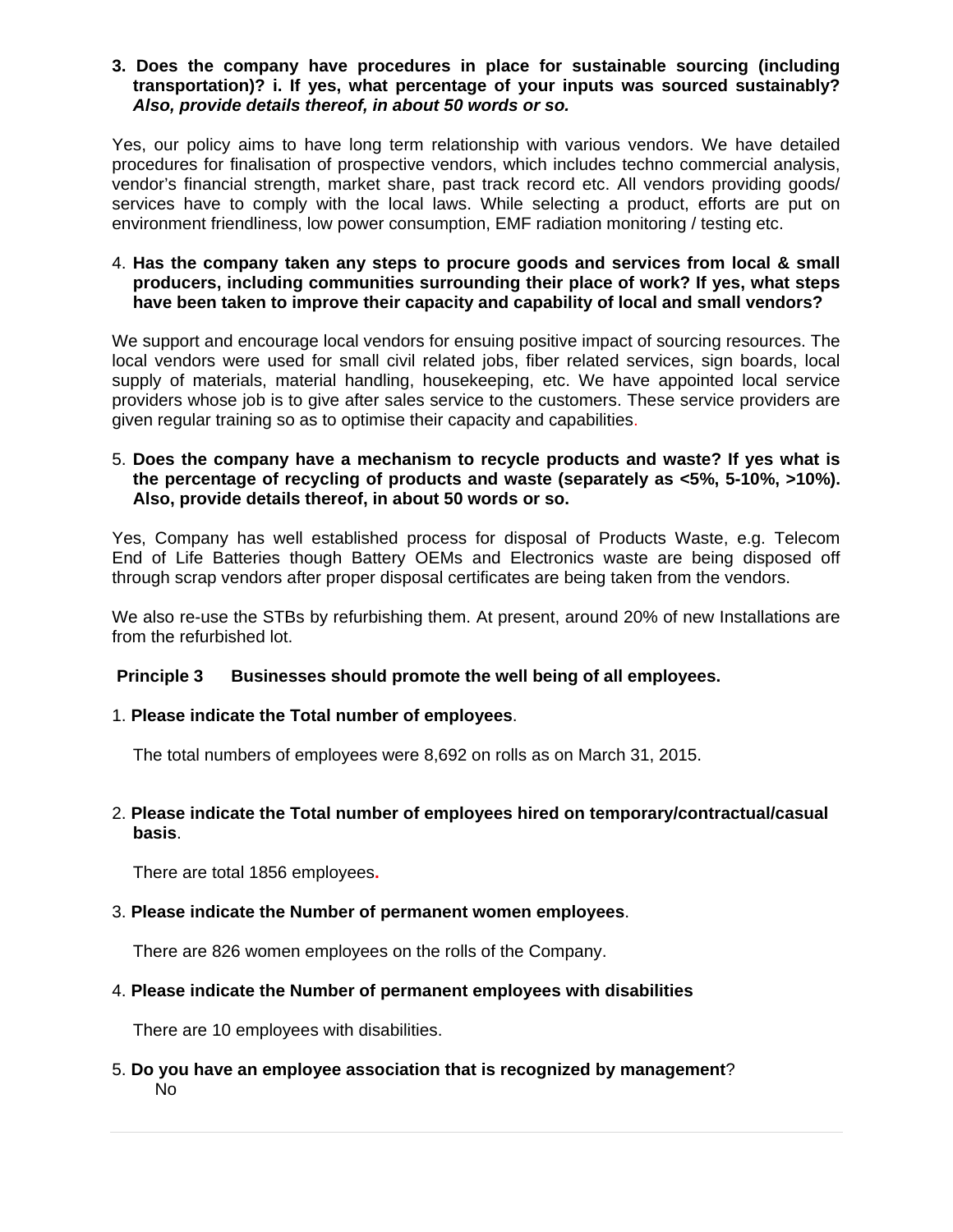6. **What percentage of your permanent employees is members of this recognized employee association?**

Not Applicable

7. **Please indicate the Number of complaints relating to child labour, forced labour, involuntary labour, sexual harassment in the last financial year and pending, as on the end of the financial year**.

| SI.<br>No.  | Category                                           | No. of complaints filed<br>during the financial year                                                | No. of complaints<br>pending as on<br>end of the<br>financial year |
|-------------|----------------------------------------------------|-----------------------------------------------------------------------------------------------------|--------------------------------------------------------------------|
| $1_{\cdot}$ | Child labour/ forced labour/<br>involuntary labour | The Company does not hire<br>Child labour, forced labour or<br>involuntary labour.<br>No Complaint. | Not Applicable                                                     |
| 2.          | Sexual harassment                                  | No case reported.                                                                                   | Not Applicable.                                                    |
| 3.          | Discriminatory employment                          | There is no discrimination in<br>the recruitment process of<br>the Company.                         | Not Applicable                                                     |

8. **Safety and skill up-gradation training provided to following percentage of under mentioned employees in the last year?**

| $\bullet$ | <b>Permanent Employees</b>               | $-22\%$ |
|-----------|------------------------------------------|---------|
|           | • Permanent Women Employees              | $-21\%$ |
|           | • Casual/Temporary/Contractual Employees | $-14\%$ |

- Employees with Disabilities **Fig. 1.4 Employees** with Disabilities
- **Principle 4 Businesses should respect the interests of and be responsive towards all stakeholders, especially those who are disadvantaged, vulnerable and marginalized.**

#### 1. **Has the company mapped its internal and external stakeholders? Yes/No**

Yes

2. **Out of the above, has the company identified the disadvantaged, vulnerable & marginalized stakeholders**.

Yes, the Company has identified the disadvantaged, vulnerable and marginalised stakeholders.

3. **Are there any special initiatives taken by the company to engage with the disadvantaged, vulnerable and marginalized stakeholders? If so, provide details thereof, in about 50 words or so.**

We as a corporate entity envisage to nourish and sustain the ecosystems in which we operate by aiming for sustained and inclusive development across our stakeholder base.

Our endeavours are planned and implemented to extend enabling support to the disadvantaged and marginalized stakeholders. These include children, youth, women through endeavours which include VIDYA, PRAYAG, Reliance ASHA, Swavlambhan and others.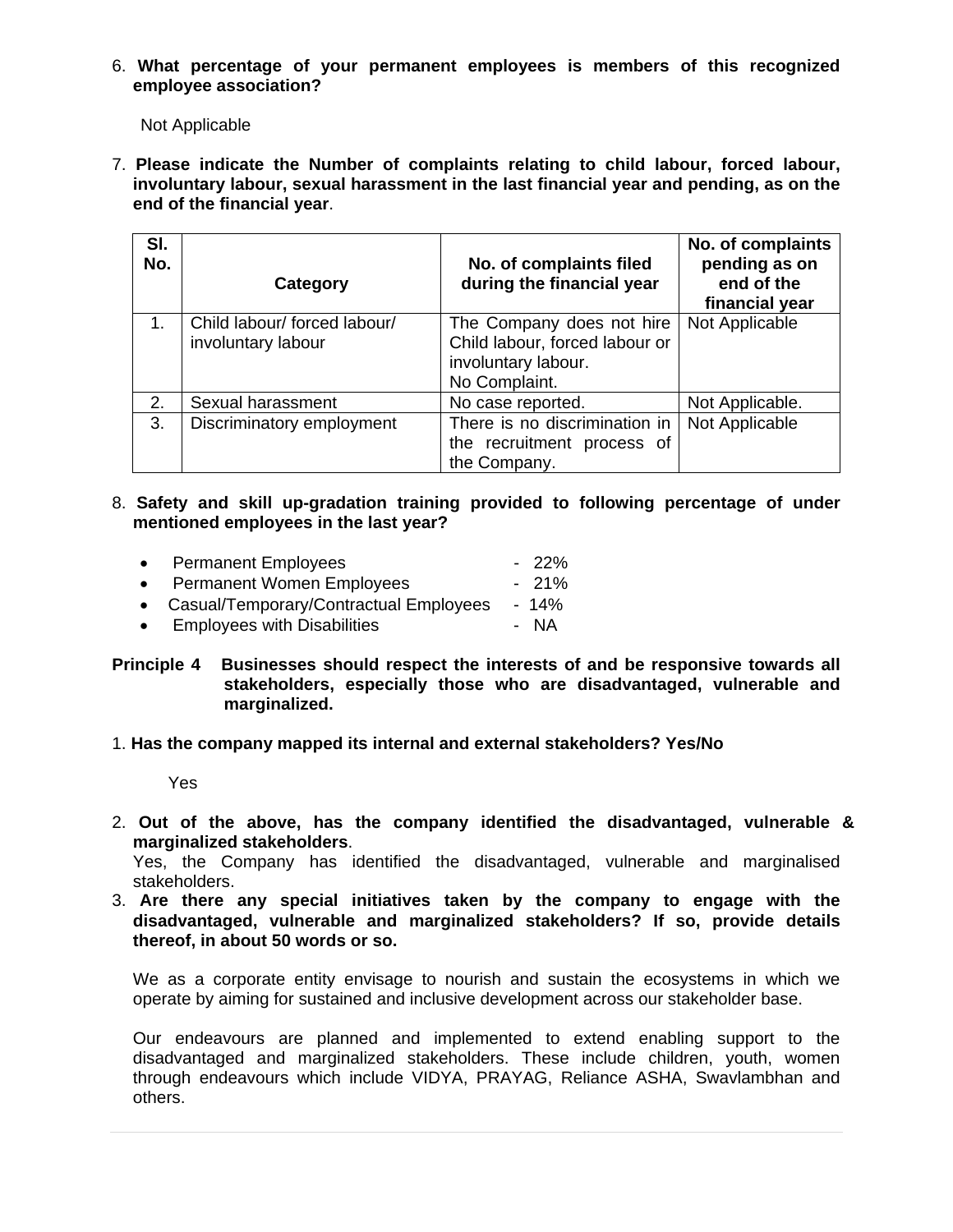## **Principle 5 Businesses should respect and promote human rights**

## 1. **Does the policy of the company on human rights cover only the company or extend to the Group/ Joint Ventures/ Suppliers/Contractors/N GOs/ Others?**

Most of the aspects of human policy are covered in our Reliance Group Companies Code of Ethics and Business Policies. We respect human rights. All the labor related laws are based on human rights principle, which we follow consistently. We provide equal opportunity to all the sections of the society without any discrimination. We are in process of formulating the Ombudsman Policy of the Company on human rights.

#### 2. **How many stakeholder complaints have been received in the past financial year and what percent was satisfactorily resolved by the management**?

Please refer our response to Principle No.1.

**Principle 6 Businesses should respect, protect and make efforts to restore the environment.** 

#### 1. **Does the policy related to Principle 6 cover only the company or extends to the Group/Joint Ventures/Suppliers/Contractors/NGOs/others**.

Our companies in the group are committed to achieve the global standards of health, safety and environment. We believe in sharing process and product innovations within the group and extending its benefits to the Industry. We believe in safeguarding environment for long term. Reliance Group Companies Code of Ethics and Business Policies is applicable to all personnel of the Company as well as to the Consultants, Representatives, Suppliers, Contractors and Agents dealing with the Company.

#### 2. **Does the company have strategies/ initiatives to address global environmental issues such as climate change, global warming, etc? Y/N. If yes, please give hyperlink for webpage etc.**

Yes, the Company has taken the initiatives on Green telecom such as :- (i) Usage of renewable energy with solar panels, (ii) Usage of newly developed batteries to reduce fuel consumption at telecom sites and thereby reducing CO2 emission etc. Hyperlink is not available.

We have also taken following new initiatives to address environmental issues in IDCs

- a. Our upcoming IDC building (IDC-5) in Navi Mumbai is pre-certified for LEED GOLD rating from Indian Green Building Council (IGBC).
- b. As part of efficient energy management in Data centers, we have obtained ISO 50001 certification for IDC4 Mumbai to improve energy performance

#### 3. **Does the company identify and assess potential environmental risks? Y/ N**

Yes. Reduction of Carbon Emission is being implemented by the Company by deploying High Efficient Batteries and Energy Conservation measures such as Sourcing Power through Green resource e.g. Solar and RESCO Model.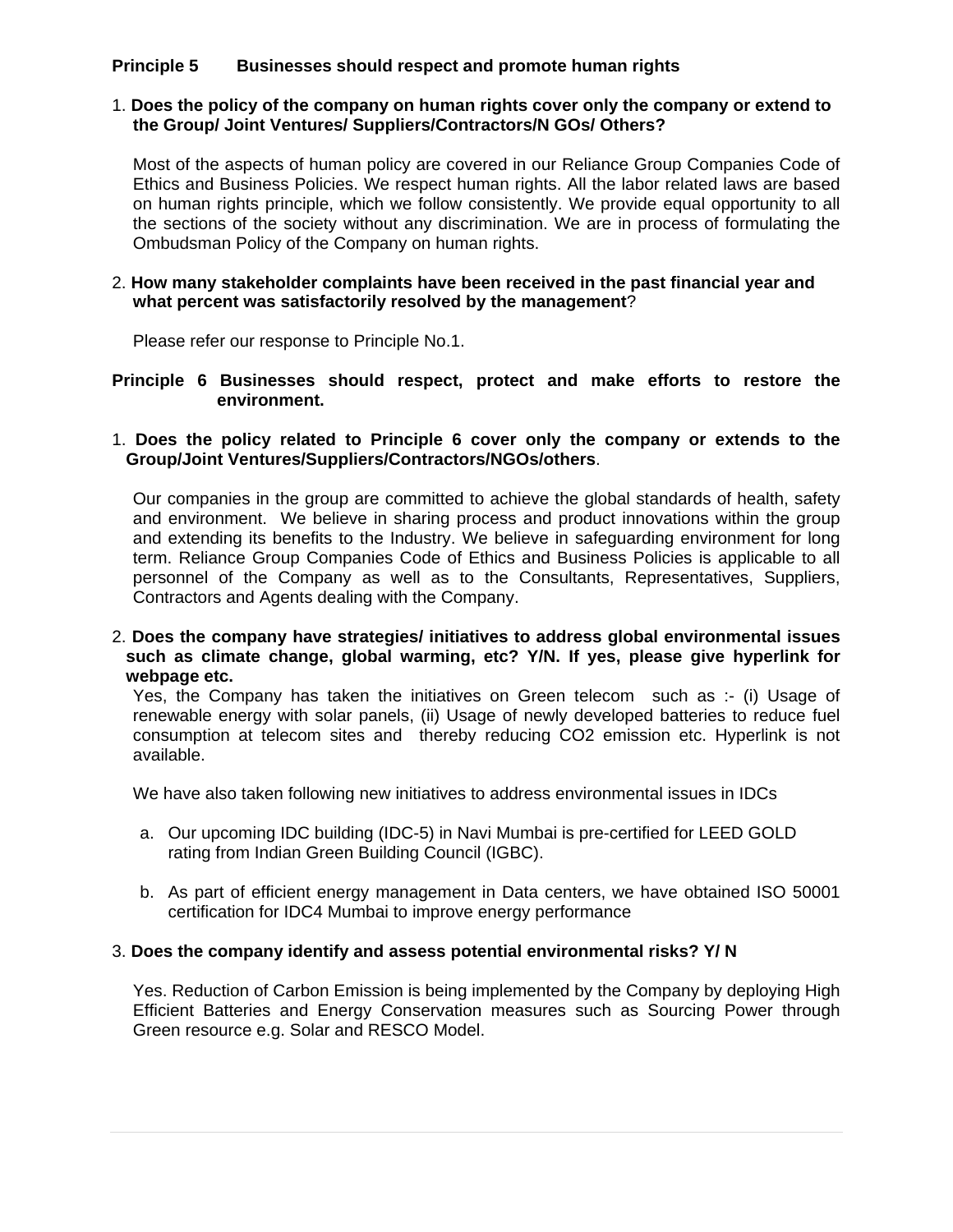We have also identified and assess potential environmental risks as follows:

- 1. Electro-Magnetic Radiation: We comply with EMF norms released by DOT.
- 2. Tower Structure safety: Towers are deployed on the basis of Wind Zone compliance.
- 3. Lighting arrester and earthling are also used for tower safety.
- 4. Towers are complied with fire safety norms and practices.
- 5. Surplus electronics equipments not in use are sold and we follow the e-waste process to dispose of these equipments.

IDC as such do not pollute environment, but we comply to all environmental norms while building IDCs and their equipment selection

- 1. We comply with local SEB norms through CEIG approval process for all IDCs across India
- 2. We follow fire safety norms and we use automatic gas suppression system (FM200) in all our server halls of IDC to immediate extinguish the fire. FM200 gas is zero ozonedepleting potential and low global warming potential and short atmospheric life.
- 3. Similarly we use HFC based refrigerant in Chiller system zero ozone-depleting potential and low global warming potential.

## 4. **Does the company have any project related to Clean Development Mechanism? If so, provide details thereof, in about 50 words or so. Also, if Yes, whether any environmental compliance report is filed**?

The Company has undertaken the following projects related to Clean Development Mechanism –

- a) Initiatives on Green telecom with focus on (i) Renewable energy like solar, (ii) Newly developed batteries to reduce fuel consumption on telecom sites and thereby, reducing CO2 emission.
- b) Guidelines on TRAI for CO2 reduction have been released and compliance report was submitted.
- c) BTS runs on minimal power consumption mode based on actual traffic.

IDCs do not generate any emission and hence do not pose any risk to environment. IDCs do not generate any emission and hence do not pose any risk to environment.

## 5. **Has the company undertaken any other initiatives on – clean technology, energy efficiency, renewable energy, etc. Y/ N. If yes, please give hyperlink for web page etc.**

Yes. Company has deployed High Efficient Batteries and Energy Conservation measures such as Sourcing Power through Green resource e.g. Solar and RESCO Model. The Company has also taken up measures in reducing / removing use of Air-conditioners for Telecom BTS Sites by converting Sites to Outdoor category. Initiatives on Green telecom such as (i) renewable energy with solar panels, (ii) usage of high efficient batteries and (iii) DC power are supplied to reduce fuel consumption on telecom sites (iv) reduction of CO2 emission is being planned for 5000 sites.

- 1. We have taken following initiatives for Green IDC and to achieve high Energy efficiency in operations.
- 2. Our upcoming IDC building (IDC-5) in Navi Mumbai is pre-certified for LEED GOLD rating from Indian Green Building Council (IGBC).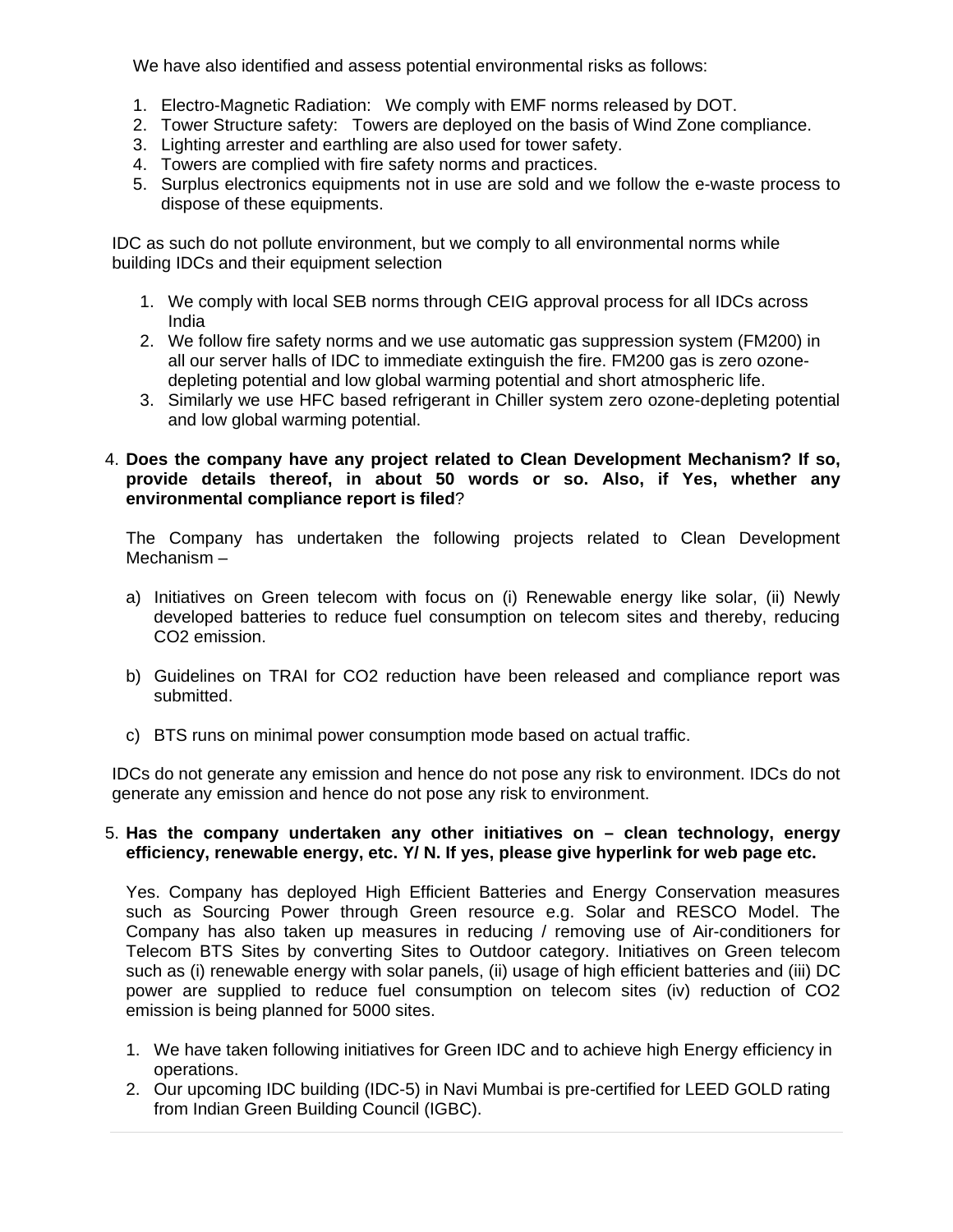- 3. As part of efficient energy management in Data centers, we have obtained ISO 50001 certification for IDC4 Mumbai to improve energy performance.
- 4. We are continuously putting efforts to improve PUE (Power Usage effectiveness) on year on year. We have taken several effective steps to improve PUE by optimizing our airconditioning & lighting systems. E.g. Hot/Cold Aisle arrangement, restricting airflow, blanking plates and cold aisle Containment etc.

## 6. **Are the Emissions/ Waste generated by the company within the permissible limits given by CPCB/SPCB for the financial year being reported?**

CPCB/ SPCB are not applicable for Telecommunication Network. We comply with the regulatory requirement as released by DOT from time to time. We are continuously reducing the carbon foot printing of IDC by reducing the CO2 emissions year by year.

We are effectively doing e-waste management through CPCB/SCPB approved vendors.

## 7. **Number of show cause/ legal notices received from CPCB/SPCB which are pending (i.e. not resolved to satisfaction) as on end of Financial Year**.

Nil.

## **Principle 7 Businesses, when engaged in influencing public and regulatory policy, should do so in a responsible manner.**

## 1. **Is your company a member of any trade and chamber or association? If Yes, Name only those major ones that your business deals with:**

Yes, we are the members of some prestigious trade association. The major associations are as follows:

- a. Association of Unified Telecom Service Providers of India (AUSPI)
- b. Tele Management Forum
- c. Tower and Infrastructure Providers Association (TAIPA)
- d. Internet Service Providers Association of India (ISPAI)
- e. Associated Chambers of Commerce & Industry of India ( ASSOCHAM)

## 2. **Have you advocated/ lobbied through above associations for the advancement or improvement of public good? Yes/No; if yes specify the broad areas (drop box: Governance and Administration, Economic Reforms, Inclusive Development Policies, Energy security, Water, Food Security, Sustainable Business Principles, Others)**

The industry associations take up the issues faced by the industry to the policy makers to enable us to provide quality telecom services to the subscribers. TAIPA has been following up on the issue of permission for towers, right of way, renewable energy etc.

## **Principle 8 Businesses should support inclusive growth and equitable development**

## 1. **Does the company have specified programmes/ initiatives/projects in pursuit of the policy related to Principle 8? If yes details thereof**.

We at RCOM, driven by our mission and the guiding philosophy, focus on our corporate social commitment as an integral part of our business which is embedded in to the business strategy and its policies.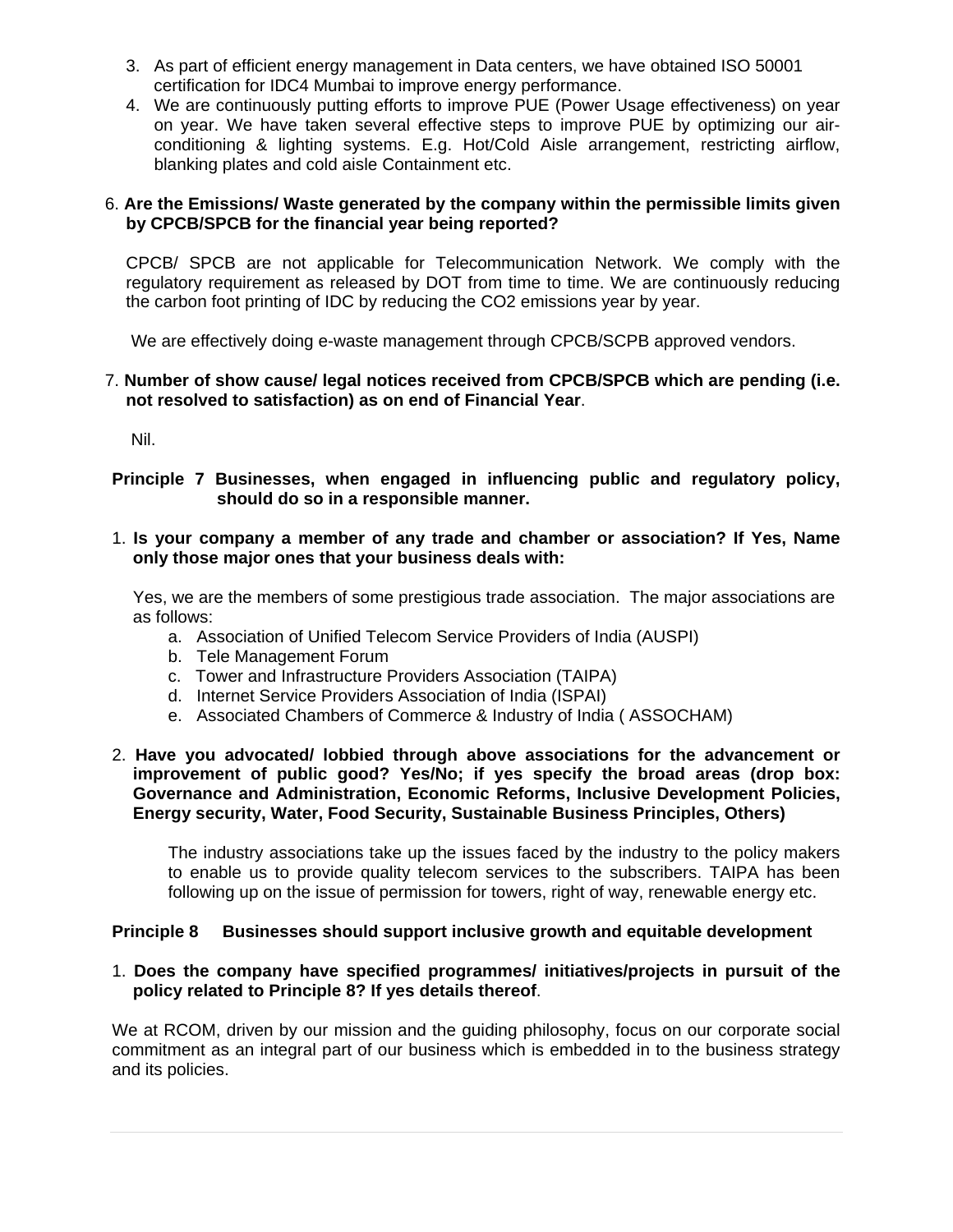Our aims at RCOM is "to be a socially responsible corporate entity with a thrust in the area of Education, Employability, Economic Empowerment, Environment and Technology based social development through sustained business conduct."

Over the years, RCOM has focused its social initiatives in the areas of education, employability, economic empowerment, environment, health and several technology based initiative to support the community across the country.

In the last one year RCOM has undertaken several initiatives to support inclusive growth and equitable development for social and economic betterment of the community through several CSR programmes and active participation from enthusiast employee volunteers.

Below are key endeavours undertaken by RCOM during the year 2014-2015.

## **a. Volunteering Initiative for Developing Young Aptitude (VIDYA)**

Project VIDYA, is an educational programme initiated by RCOM with a mission to create a platform to support effective learning and improve the literacy levels in the community. The project intends to reach out to one Million children from underserved communities. Project VIDYA, has been focusing on establishing a learning environment for developing reading skills and literacy skills in primary and secondary school children. By doing so, we believe we shall be contributing to the country's mission of making education a right for all under Right to Education Act. In 2014-2015, RCOM launched six VIDYA Centers across India, in the state of Maharashtra, Jharkhand, Odisha, Andhra Pradesh and Rajasthan reaching out to more than 7,500 children.

## **b. Support to Technology Education:**

Inspired by the vision of our founder, RCOM has instituted a Reliance Communication Scholarship for the deserving students and promote research and development in the field of Computational Sciences in India.

- i. **Reliance Communication Scholarship**: RCOM instituted the means cum merit scholarship to support and encourage education of under-graduate and post-graduate students in the field of Information and Communication Technology. Initiated in 2014-2015, 10 students from B. Tech and 5 students from post graduate would be given the scholarship each year. For the Academic Session 2014-2015, the scholarship was awarded to nine students from B. Tech and two students from M.Sc. (ICT –ARD).
- ii. **Promotion of Research and Development in the field of Computational Sciences**: In order to promote Research and Development in the field of Computational Sciences, RCOM also planned to establish a Chair for advanced Research and build in resources for promoting Computational Sciences. The objective of the Chair is to promote Computational Sciences in India and create a young resource pool to further the R&D at DAIICT on the subject matter. Initiated in 2014-2015, the company is committed to extend its support for furthering the cause and bringing in international resource with a focus on nation building.

#### **c. Providing Grassroot Advancement to Youth Aspiring Growth (PRAYAG):**

PRAYAG is an endeavour extending employment based employability skills to unemployed or under employed youth from semi-urban and urban slum in India. This is a platform designed to empower school and college dropout youths in the areas adjoining the company's operations. PRAYAG has reached out to 4846 beneficiaries across 7 PRAYAG Centers across 7 states.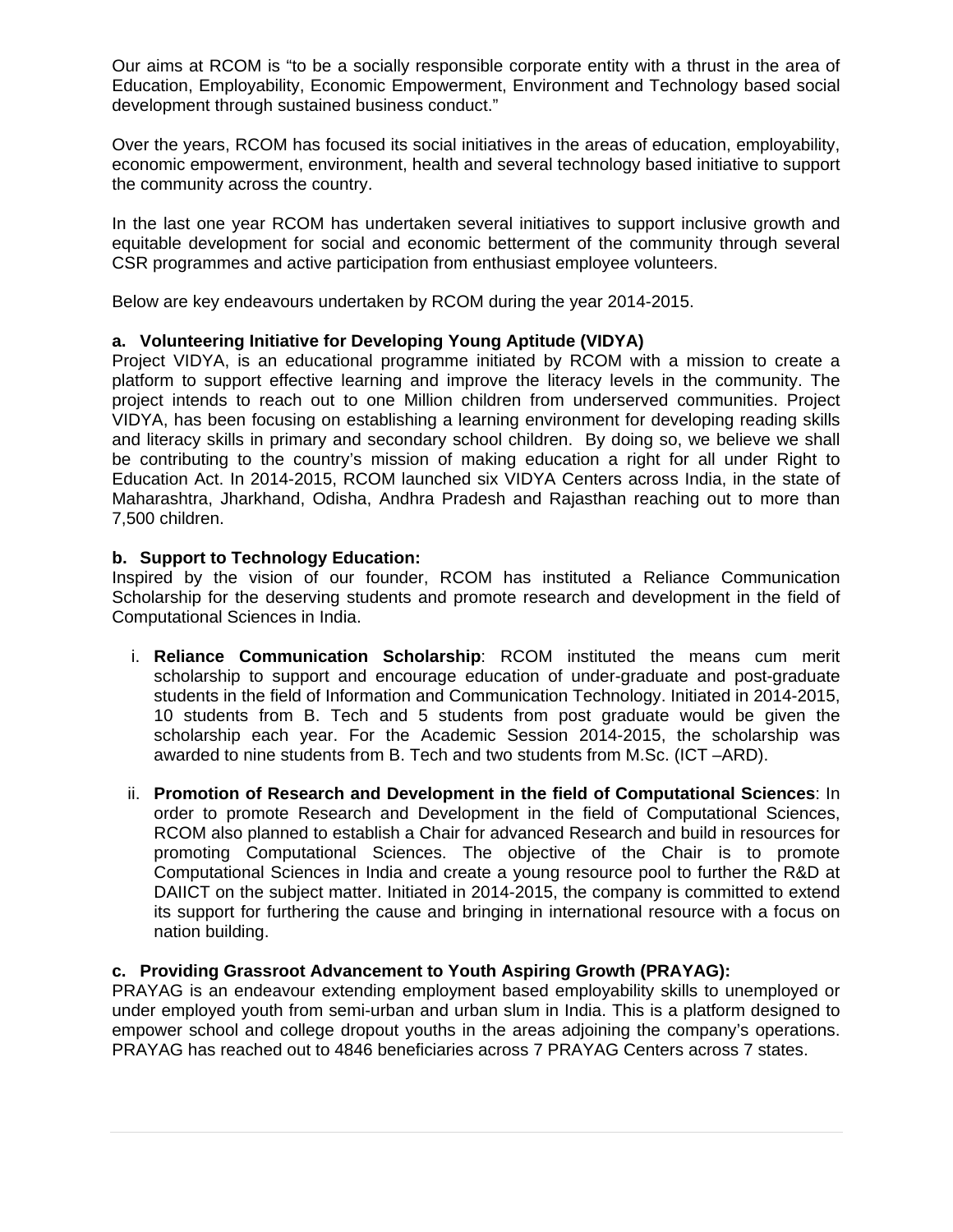## **d. " Cyber Woman"- a Digital Literacy Programme:**

Providing access to technology is critical, but it must be about more than just physical access. Project "Cyber Woman" promotes digital internet literacy for women from underprivileged communities. Initiated in 2013-2014, till now, the Cyber Woman programme has reached to 1600 beneficiaries from Bihar, Jharkhand, West Bengal and Karnataka.

## **e. Project Swawlamban:**

Project "Swawalmaban" focuses on creating a pool of self-reliant and empowered women members through a series of interventions in the area of skill building, livelihood, awareness on women specific issues etc. The program, since its inception has extended a helping hand to more than 100 women members by imparting advanced skills on cutting, sewing and tailoring. The training centre located in West Bengal and is undertaken in partnership with a local NGO "Tomorrow's Foundation".

## **f. Project Reliance ASHA**

Reliance ASHA is an economic empowerment initiative undertaken by RCOM, to create comprehensive rehabilitation opportunities for individuals with disabilities, with an agenda to facilitate their integration into the mainstream of the society. Based out of Northern India, the project creates handmade paper and paper products by recycling paper and other wastes. The unit is currently extending enabling employability skills and a livelihood platform for differentlyabled youth in partnership with ASHA and Army Wives Welfare Association (AWWA) a social arm of ARMY.

## **g. Women Empowerment**

Run for Women Empowerment (RfWE) was held at Ranchi, Jharkhand on March 14, 2015 with more than 600 women from across the socio-cultural realms participated to champion the cause on Women empowerment, prosperity and pledged their support in creating and shaping better India.

Athletic Championship was also held to promote young budding women athletes from across various educational institutions of repute. The eventful run and the athletic championship witnessed women power as ladies from all walks of life contributed to it with their enthusiasm, passion and courage.

Defined to create awareness on and strengthen Women Empowerment in the Bihar–Jharkhand belt, the Run is part of the larger agenda at RCOM to focus on and cater to the various facets of empowerment through deployment of focused social endeavours across the year.

As a prelude to the RfWE, for the first time in Ranchi a symposium was organized wherein women with exemplary skills and achievements were honored for their contribution and commitment towards the society. Ten women with humble backgrounds and highly extraordinary deeds from the field of sports, art & culture were extended citations. The IG Police was the Guest of Honor on the occasion and led the discussion on 'Importance of Women Empowerment'. More than 85 women participated in the event organized on March 12, 2015.

## **h. Launch of Project "YES (Young Energy Savers)"**

Young Energy Savers (YES) was conceptualized to spread awareness in the society about this social concern. RCOM initiated Project "YES" in 2014-2015, to promote awareness on conserving natural resources and motivating the individuals to adopt measures to reduce, reuse and recycle natural resources. The project focused on School Contact Programme which involved awareness on saving energy and making kids take up this cause and reduce carbon footprint by reducing the energy consumption at their homes. The programme was conducted in 10 Navi Mumbai Municipal Corporation (NMMC) schools covering more than 1500 students. This programme was highly appreciated by the NMMC education authorities, teachers and students.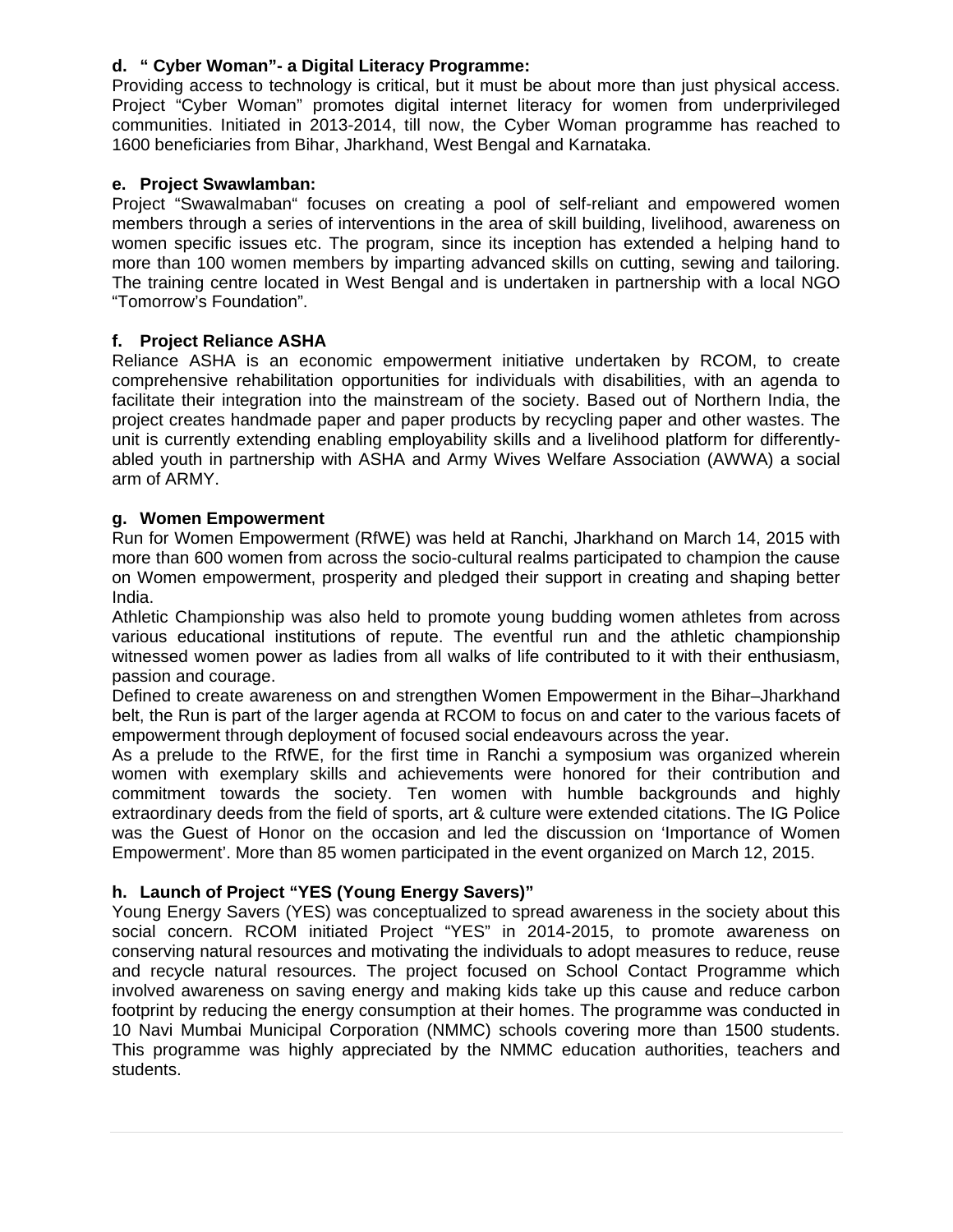## **i. Blood Donation Campaign**

As a tribute to our Founder Chairman, Shri. Dhirubhai H Ambani and recognizing the paucity of blood, Reliance as a group has been organizing blood donation campaigns twice, every year. The campaign is also organized at various RCOM circles throughout India and aims at encouraging employees for voluntary blood donation and creating a voluntary donor base to support the community. The campaign was supported by national and state level blood banks from across the country with a special focus on generating awareness on Thalassemia amongst the community and those who are suffering from it. As a group we have contributed 1.3 lakh units of blood over the last few years

## **j. Social Awareness campaign**

As part of our larger mandate, we have been initiating awareness drives on social issues across our customer base in India. The focus has been on Health, Girl Child, Women Empowerment, Environment etc. Partnerships with Ministry of Health & Family Welfare and other government bodies helped us further our mandate to bridge the communication gaps.

## **k. Employee Volunteering Day**

 Every year 11th February is celebrated as "Employee Volunteering Day" all across RCOM to acknowledge and honour the contributions by the employees towards the CSR initiative undertaken by the organization. 400 employees contributed towards the social mandate.

2. **What is your company's direct contribution to community development projects-Amount in INR and the details of the projects undertaken**.

The Company and subsidiary companies continues to do CSR activities.

3. **Have you taken steps to ensure that this community development initiative is successfully adopted by the community? Please explain in 50 words, or so.** 

We believe in creating synergies with our partners in growth and success: the communities. We are committed to augment the overall economic and social development around the local communities where we operate by discharging our social responsibilities in a sustainable manner. This is undertaken by initiating meaningful grassroots participation with local bodies/institutions/NGOs to support and augment interventions in areas undertaking Stakeholder Engagement to identify their perceived needs. We also bring in the representatives of our beneficiary pool annually once to our offices for a day to revisit our journey and its outcomes along with other grassroot partners. This endeavor is undertaken at the Circle level across all our offices**.** 

## **Principle 9 Businesses should engage with and provide value to their customers and consumers in a responsible manner.**

## 1. **What percentage of customer complaints/consumer cases are pending as on the end of financial year**.

As on 31<sup>st</sup> March, 2015, there were 1% complaints of customers pending.

## 2. **Does the company display product information on the product label, over and above what is mandated as per local laws? Yes/No/N.A. /Remarks (additional information)**

Beyond mandatory details such as name of the company, address etc. we also display brand name / product specifications / visuals etc. on product packaging.